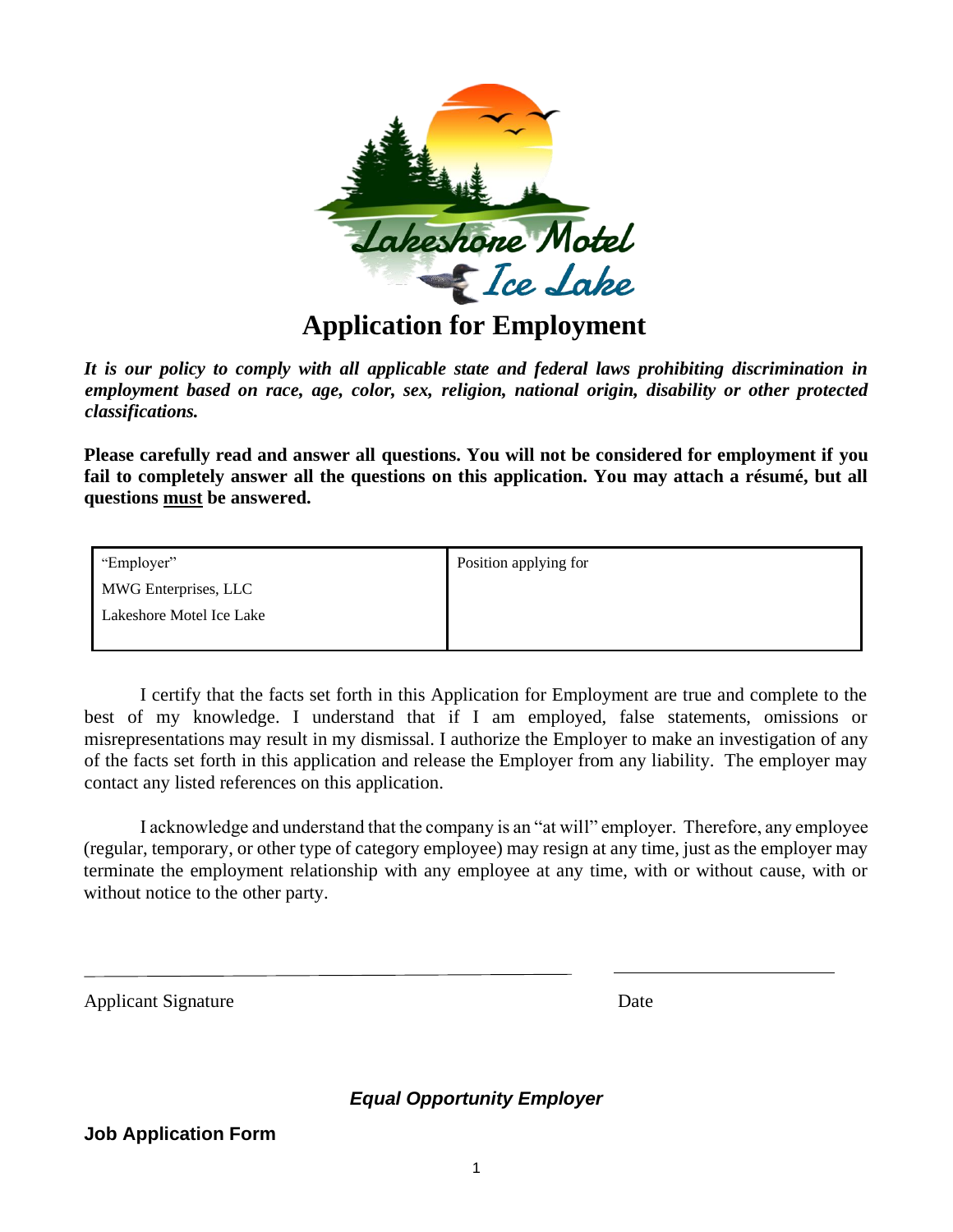| <b>Applicant Information</b>                                                                                                                                                                                                                                                                        |                                                                                                                                                                                                                                      |                                        |            |              |         |                                                                                                                                                                                                                                |                                  |
|-----------------------------------------------------------------------------------------------------------------------------------------------------------------------------------------------------------------------------------------------------------------------------------------------------|--------------------------------------------------------------------------------------------------------------------------------------------------------------------------------------------------------------------------------------|----------------------------------------|------------|--------------|---------|--------------------------------------------------------------------------------------------------------------------------------------------------------------------------------------------------------------------------------|----------------------------------|
| Full Name:                                                                                                                                                                                                                                                                                          |                                                                                                                                                                                                                                      |                                        |            |              |         |                                                                                                                                                                                                                                |                                  |
|                                                                                                                                                                                                                                                                                                     | Last                                                                                                                                                                                                                                 | First                                  |            | Middle       |         |                                                                                                                                                                                                                                |                                  |
| Address:                                                                                                                                                                                                                                                                                            |                                                                                                                                                                                                                                      |                                        |            | City         |         | State                                                                                                                                                                                                                          | ZIP                              |
|                                                                                                                                                                                                                                                                                                     |                                                                                                                                                                                                                                      |                                        |            |              |         |                                                                                                                                                                                                                                |                                  |
| Phone:<br>Email Property of the Contract of the Contract of the Contract of the Contract of the Contract of the Contract of the Contract of the Contract of the Contract of the Contract of the Contract of the Contract of the Contract<br><u> 1989 - Johann Barbara, martin amerikan basar da</u> |                                                                                                                                                                                                                                      |                                        |            |              |         |                                                                                                                                                                                                                                |                                  |
|                                                                                                                                                                                                                                                                                                     | Desired Salary: \$                                                                                                                                                                                                                   |                                        |            |              |         |                                                                                                                                                                                                                                |                                  |
|                                                                                                                                                                                                                                                                                                     |                                                                                                                                                                                                                                      |                                        |            |              |         |                                                                                                                                                                                                                                |                                  |
|                                                                                                                                                                                                                                                                                                     | Are you authorized to work in the U.S.?                                                                                                                                                                                              | YES<br>NO.<br>$\Box$<br>$\Box$         |            |              |         | Have you ever worked for this company? $\Box$                                                                                                                                                                                  | <b>YES</b><br>NO<br>$\mathbf{I}$ |
|                                                                                                                                                                                                                                                                                                     | Have you ever been convicted of a felony?                                                                                                                                                                                            | <b>YES</b><br>NO.<br>$\Box$<br>$\perp$ |            |              |         |                                                                                                                                                                                                                                |                                  |
|                                                                                                                                                                                                                                                                                                     | If yes, explain: <u>example and the set of the set of the set of the set of the set of the set of the set of the set of the set of the set of the set of the set of the set of the set of the set of the set of the set of the s</u> |                                        |            |              |         |                                                                                                                                                                                                                                |                                  |
|                                                                                                                                                                                                                                                                                                     |                                                                                                                                                                                                                                      | <b>Education</b>                       |            |              |         |                                                                                                                                                                                                                                |                                  |
|                                                                                                                                                                                                                                                                                                     |                                                                                                                                                                                                                                      |                                        |            |              |         |                                                                                                                                                                                                                                |                                  |
| From:                                                                                                                                                                                                                                                                                               | $\begin{array}{cccccccccc} & & & & \text{To:} & & \ \hline & & & & \text{To:} & \ \end{array}$                                                                                                                                       | Did you graduate? $\Box$               | YES        | NO<br>$\Box$ |         | Diploma: 2000 Company Company Company Company Company Company Company Company Company Company Company Company Company Company Company Company Company Company Company Company Company Company Company Company Company Company  |                                  |
|                                                                                                                                                                                                                                                                                                     | College: National College: Address: National Address: National Address: National Address: National Address: National Address: National Address: National Address: National Address: National Address: National Address: Nation       |                                        |            |              |         |                                                                                                                                                                                                                                |                                  |
| From:                                                                                                                                                                                                                                                                                               | $\overline{a}$ To:                                                                                                                                                                                                                   | Did you graduate? $\square$            | <b>YES</b> | NO<br>$\Box$ |         | Degree: <u>________________________</u>                                                                                                                                                                                        |                                  |
| Other:                                                                                                                                                                                                                                                                                              |                                                                                                                                                                                                                                      | Address:_____________                  |            |              |         |                                                                                                                                                                                                                                |                                  |
| From:                                                                                                                                                                                                                                                                                               | To:                                                                                                                                                                                                                                  | Did you graduate? $\square$            | <b>YES</b> | NO.<br>П     | Degree: |                                                                                                                                                                                                                                |                                  |
| <b>References</b>                                                                                                                                                                                                                                                                                   |                                                                                                                                                                                                                                      |                                        |            |              |         |                                                                                                                                                                                                                                |                                  |
| Full Name:                                                                                                                                                                                                                                                                                          | <u>a sa barang sa mga sangang nagarang nagarang nagarang nagarang nagarang nagarang nagarang nagarang nagarang na</u>                                                                                                                |                                        |            |              |         |                                                                                                                                                                                                                                |                                  |
| Company:<br>Address:                                                                                                                                                                                                                                                                                |                                                                                                                                                                                                                                      |                                        |            |              |         |                                                                                                                                                                                                                                |                                  |
| Full Name:                                                                                                                                                                                                                                                                                          | <u> 1980 - John Stein, marking and de families and de families and de families and de families and design and de</u>                                                                                                                 |                                        |            |              |         | Relationship: 2000                                                                                                                                                                                                             |                                  |
| Company:                                                                                                                                                                                                                                                                                            |                                                                                                                                                                                                                                      |                                        |            |              |         | Phone: The contract of the contract of the contract of the contract of the contract of the contract of the contract of the contract of the contract of the contract of the contract of the contract of the contract of the con |                                  |
| Address:                                                                                                                                                                                                                                                                                            |                                                                                                                                                                                                                                      |                                        |            |              |         |                                                                                                                                                                                                                                |                                  |
| Full Name:                                                                                                                                                                                                                                                                                          |                                                                                                                                                                                                                                      |                                        |            |              |         | Relationship: Note that                                                                                                                                                                                                        |                                  |
| Company:                                                                                                                                                                                                                                                                                            |                                                                                                                                                                                                                                      |                                        |            |              |         | Phone: <u>_____________________</u>                                                                                                                                                                                            |                                  |
| Address:                                                                                                                                                                                                                                                                                            |                                                                                                                                                                                                                                      |                                        |            |              |         |                                                                                                                                                                                                                                |                                  |